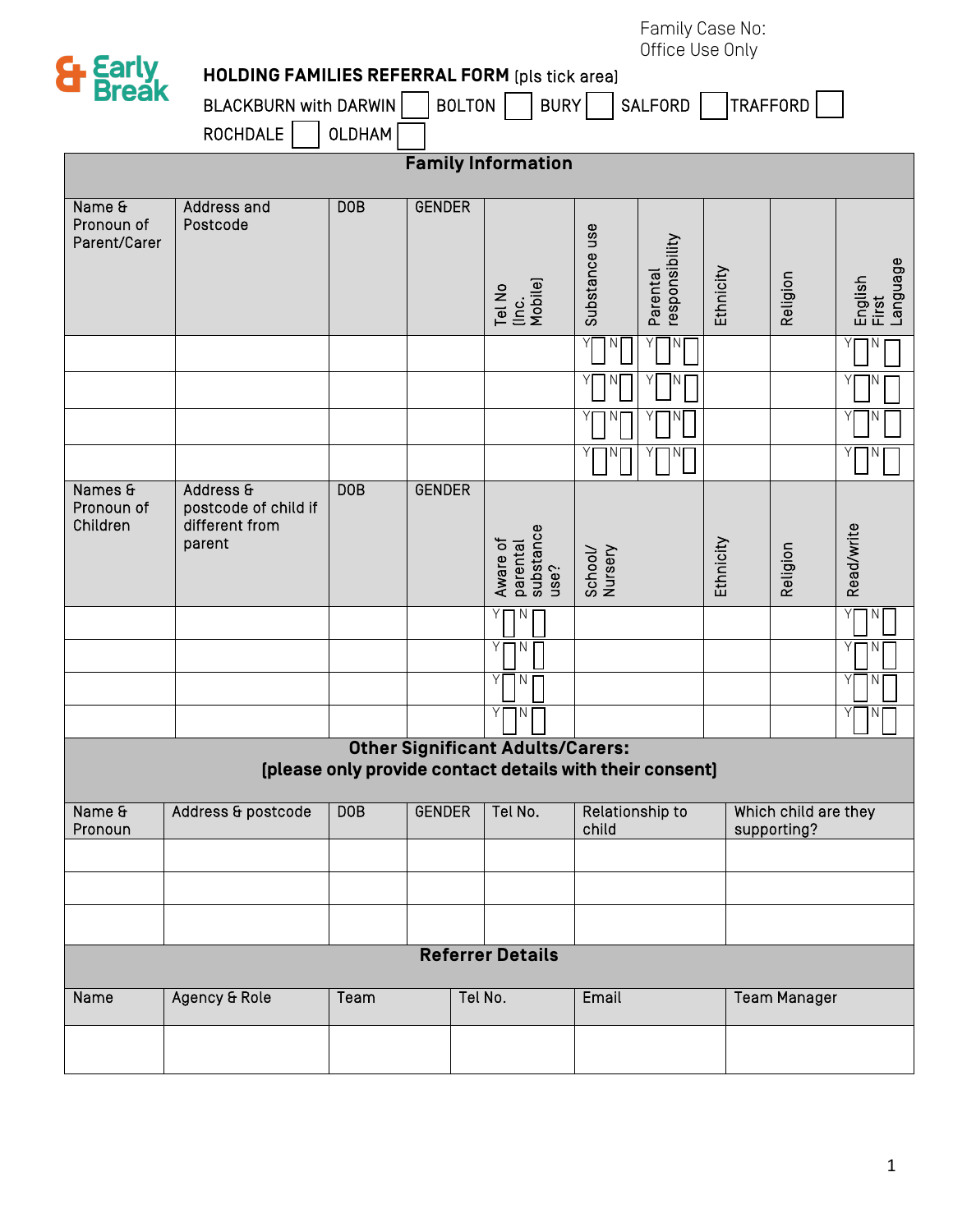

## **HOLDINGFAMILIES REFERRAL FORM** [pls tick area]

BLACKBURN with DARWIN BOLTON BURY SALFORD TRAFFORD  $ROCHDALE$  OLDHAM

| <b>Key Services involved</b>                                                                                     |               |                                   |       |                                                                                                 |  |  |  |  |  |
|------------------------------------------------------------------------------------------------------------------|---------------|-----------------------------------|-------|-------------------------------------------------------------------------------------------------|--|--|--|--|--|
| Name                                                                                                             | Agency & Role | <b>Telephone Number</b>           | Email | Works with<br>(family member)                                                                   |  |  |  |  |  |
|                                                                                                                  |               |                                   |       |                                                                                                 |  |  |  |  |  |
|                                                                                                                  |               |                                   |       |                                                                                                 |  |  |  |  |  |
|                                                                                                                  |               |                                   |       |                                                                                                 |  |  |  |  |  |
|                                                                                                                  |               |                                   |       |                                                                                                 |  |  |  |  |  |
|                                                                                                                  |               |                                   |       |                                                                                                 |  |  |  |  |  |
| Please give details of parent/carer substance use<br>[current/previous/substance being used/impact on parenting] |               |                                   |       |                                                                                                 |  |  |  |  |  |
|                                                                                                                  |               |                                   |       |                                                                                                 |  |  |  |  |  |
|                                                                                                                  |               |                                   |       |                                                                                                 |  |  |  |  |  |
|                                                                                                                  |               |                                   |       |                                                                                                 |  |  |  |  |  |
|                                                                                                                  |               |                                   |       |                                                                                                 |  |  |  |  |  |
|                                                                                                                  |               |                                   |       |                                                                                                 |  |  |  |  |  |
|                                                                                                                  |               |                                   |       |                                                                                                 |  |  |  |  |  |
|                                                                                                                  |               |                                   |       | Please give details of children's knowledge of parent/carers drug or alcohol use and the impact |  |  |  |  |  |
|                                                                                                                  |               | of parental substance use on them |       |                                                                                                 |  |  |  |  |  |
|                                                                                                                  |               |                                   |       |                                                                                                 |  |  |  |  |  |
|                                                                                                                  |               |                                   |       |                                                                                                 |  |  |  |  |  |
|                                                                                                                  |               |                                   |       |                                                                                                 |  |  |  |  |  |
|                                                                                                                  |               |                                   |       |                                                                                                 |  |  |  |  |  |
|                                                                                                                  |               |                                   |       |                                                                                                 |  |  |  |  |  |
|                                                                                                                  |               |                                   |       |                                                                                                 |  |  |  |  |  |
|                                                                                                                  |               |                                   |       |                                                                                                 |  |  |  |  |  |